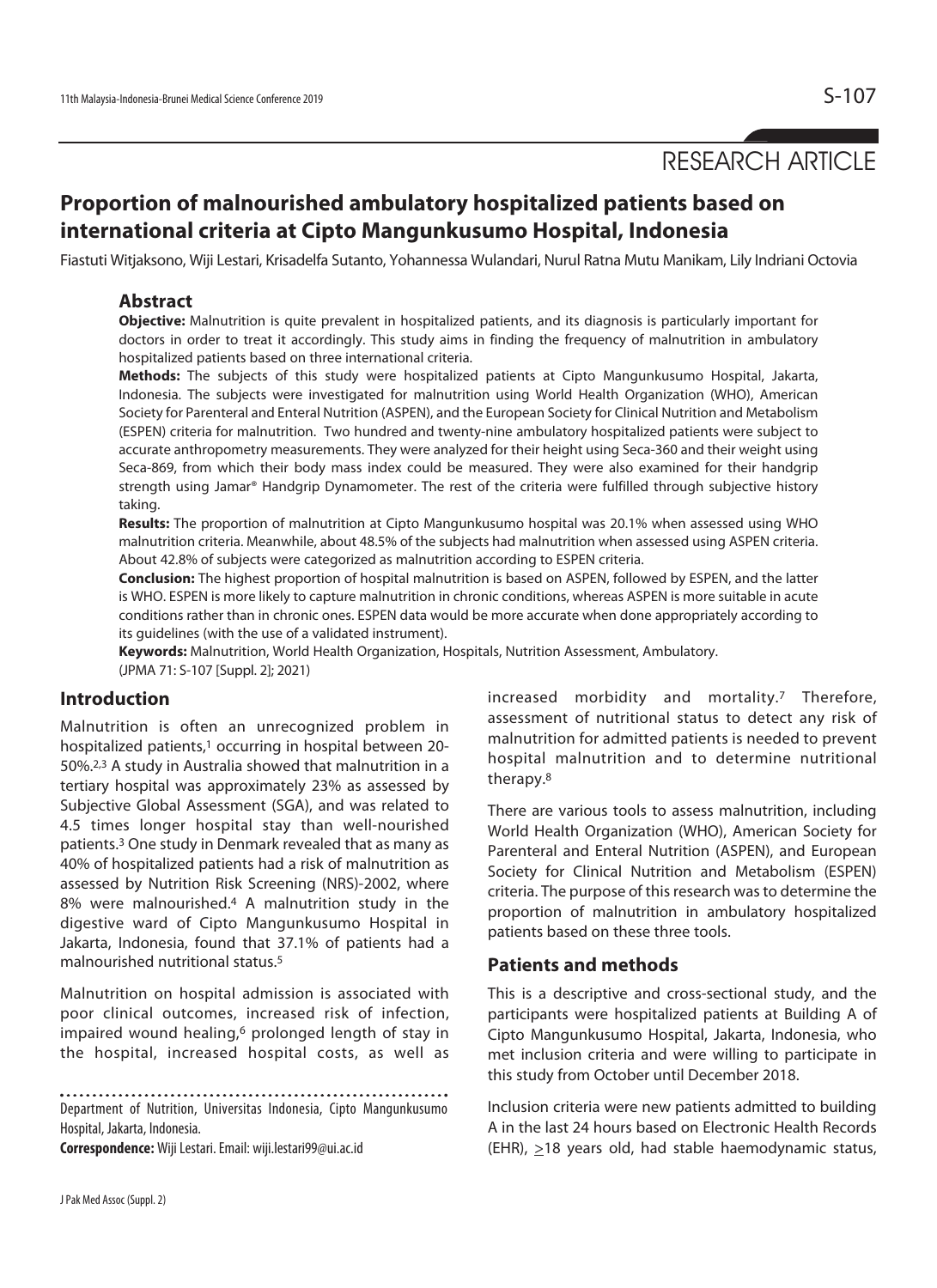could stand, and was willing to sign an informed consent. We excluded patients who had been hospitalized for more than 3 days, who were not in their respective rooms when the data was about to be collected, and who were not suitable for Bioelectrical Impedance Analysis (BIA) examination using Seca medical Body Composition Analyzer (mBCA) 525 (Seca, Hamburg, Germany) due to conditions such as: cramps, tremor, connected to electronic medical devices (electrocardiogram; ECG, infusions pumps), had an electronic implant (pacemaker), had orthopaedic prosthesis, cardiac arrhythmias, was pregnant, or had open wound or skin infections. The final subjects chosen were 109 males and 120 females. This research was approved by the Institutional Review Board (IRB) of Faculty of Medicine Universitas Indonesia, with the number 0668/UN2.F1/ETIK/2018.

Height was measured by Seca 360 (Seca, Hamburg, Germany), which measured the distance from heels to vertex. In this measurement, there were a number of requirements, such as using only minimum light clothing and removal of shoes and socks. The subjects being measured must look straight ahead (Frankfurt plane), arms placed by the side, and shoulders, buttocks, and heels should be touching the wall. During height measurement, the subject was asked to take a breath in order to straighten the spine. The movable part of the equipment was lowered to touch the tip of the head. Height measurement was carried out in a state of maximal inspiration, with the examiner's eye position parallel to the headboard to avoid human measurement errors.9

Body weight was measured with Seca 869 (Seca, Hamburg, Germany) with minimum light clothing and no footwear. Subjects were asked to stand up, look straight ahead, and urinate before the measurement.9

Body mass index (BMI) is defined as the weight in kilograms divided by height in meters squared (kg/m2). Free Fat Mass Index (FFMI) was calculated by dividing Free Fat Mass (FFM) in kg with height in meters squared (kg/m<sup>2</sup>). FFM was obtained from Seca mBCA 525 (Seca, Hamburg, Germany).

Handgrip Strength (HGS) was measured by Jamar® Handgrip Dynamometer (Sammons Preston, Bolingbrook, IL, USA), using the second handle position since it is considered the most consistent position and could produce maximum handgrip strength. HGS measurement was done as part of the ASPEN criteria in determining malnutrition. It was done with the subject sitting and lying down. In sitting position, the subject was instructed to sit with shoulder adducted, and elbow flexed at 90°. Meanwhile, in supine position, upper extremity remained in the same pose, except that the subject was lying down. The hand used in this examination was non-dominant hand.10

WHO criteria for malnutrition is Body Mass Index (BMI)  $<$ 18.5 kg/m<sup>2</sup>.<sup>11</sup> Two alternative ways to diagnose malnutrition based on ESPEN criteria are 1. BMI <18.5 kg/m2. 2 Unintentional weight loss (>10% indefinite of time, or >5% in the last three months) with either BMI <20 kg/m<sup>2</sup> in <70 years of age, or <22 kg/m<sup>2</sup> in >70 years of age) or FFMI  $\left($  <17 kg/m<sup>2</sup> and <15 kg/m<sup>2</sup> in men and women, respectively).12 Diagnosis of malnutrition based on ASPEN is carried out with several physical examinations based on the quide.<sup>13</sup>

Descriptive analysis was performed for categorical variables using frequency distributions. The analysis was performed using "IBM SPSS Statistics 20" (IBM Corporation, SPSS, INC., Chicago, IL, USA).

### **Results**

There were 350 subjects recruited, but only 229 subjects were selected because they were ambulatory. Two hundred and twenty-nine subjects (109 males; 47.6% and 120 females; 52.4%) were analyzed to compute for malnutrition based on WHO and ASPEN criteria. Almost all subjects (218 subjects; 95.2%) were 18-64 years old. Subjects who were assessed using ESPEN criteria were

**Table-1:** Clinical characteristics of participants (n=229).

| <b>Clinical Characteristic</b>            | n              | Proportion (%) |
|-------------------------------------------|----------------|----------------|
| <b>Ward</b>                               |                |                |
| <b>Internal Medicine</b>                  | 100            | 43.7           |
| Surgery                                   | 78             | 34.0           |
| <b>Others</b>                             | 51             | 22.4           |
| <b>Malnutrition Screening Tool (MST)</b>  |                |                |
| 0                                         | 84             | 36.7           |
| 1                                         | 36             | 15.7           |
| $\overline{2}$                            | 45             | 19.7           |
| 3                                         | 37             | 16.2           |
| 4                                         | 13             | 5.7            |
| 5                                         | 14             | 6.1            |
| Albumin*                                  |                |                |
| 2.49                                      | 5              | 5.8            |
| $2.5 - 2.9$                               | $\overline{7}$ | 8.1            |
| >3.0                                      | 74             | 86.0           |
| <b>Karnofsky Performance Status (KPS)</b> |                |                |
| ${\leq}60$                                | 21             | 9.2            |
| >60                                       | 208            | 90.8           |

ENT: Ear, Nose, Throat, KPS: Karnofsky Performance Status, MST: Malnutrition Screening Tool. \*Total sample that had albumin examination was 86 subjects.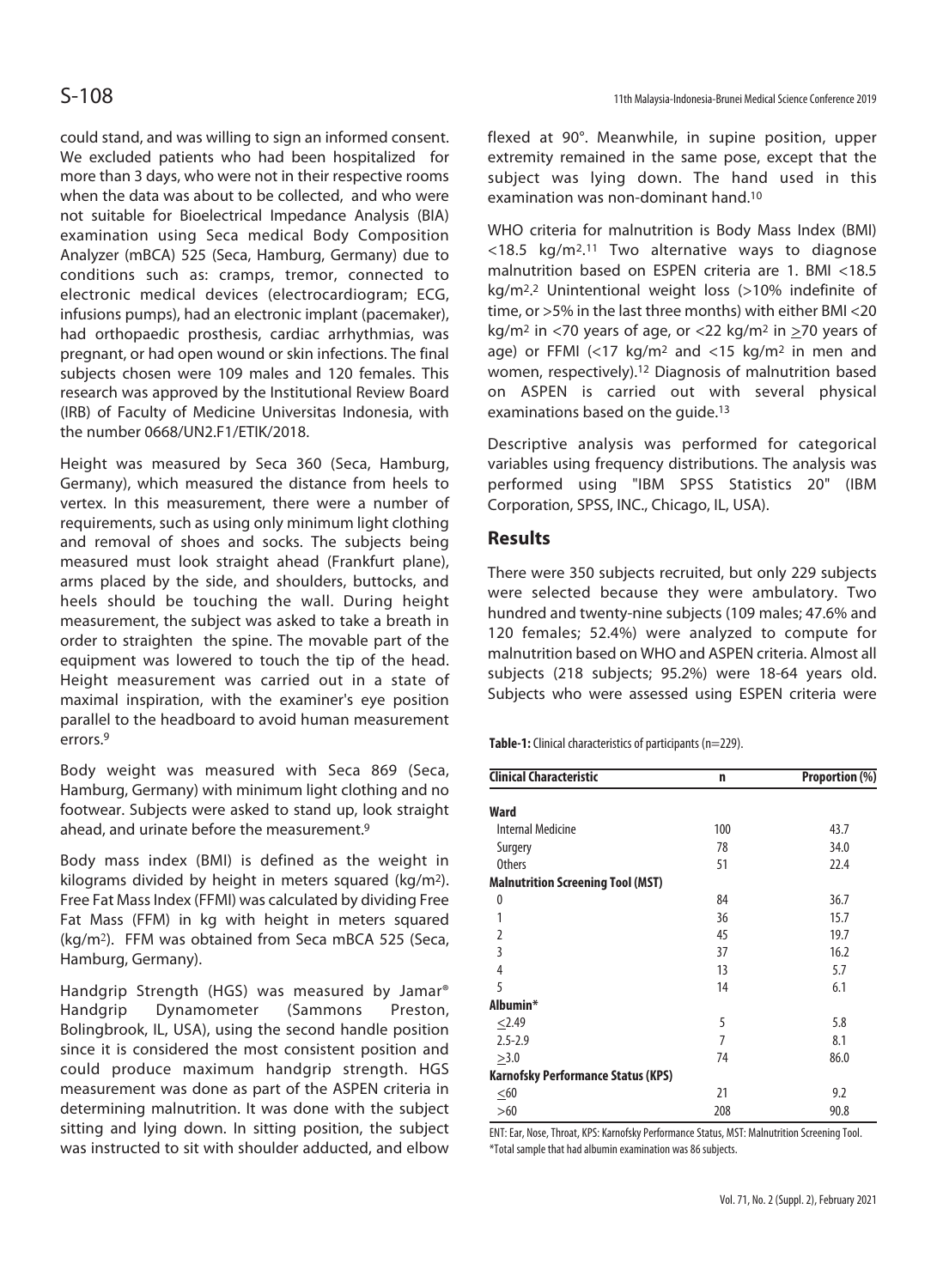

**ASPEN: American Society for Parenteral and Enteral Nutrition. BMI: body mass index. ESPEN: European Society for Clinical Nutrition and Metabolism.** 

**Figure-1:** Proportion of malnutrition in each ward.

**Table-2:** Proportion of malnutrition based on WHO, ASPEN and ESPEN criteria.

| <b>Criteria</b>                                                                             | <b>Malnutrition Criteria</b>        | n   | Proportion (%) |
|---------------------------------------------------------------------------------------------|-------------------------------------|-----|----------------|
| WH <sub>0</sub>                                                                             | No malnutrition                     | 183 | 79.9           |
| n: 229<br>Malnutrition<br>Mild malnutrition<br>Moderate malnutrition<br>Severe malnutrition |                                     | 46  | 20.1           |
|                                                                                             |                                     | 19  | 8.3            |
|                                                                                             |                                     | 9   | 3.9            |
|                                                                                             |                                     | 18  | 7.9            |
| <b>ASPEN</b>                                                                                | Not including malnutrition criteria | 118 | 51.5           |
| n: 229                                                                                      | Moderate malnutrition               | 62  | 27.1           |
|                                                                                             | Severe malnutrition                 | 49  | 21.4           |
| <b>ESPEN</b>                                                                                | No malnutrition                     | 107 | 57.2           |
| n: 187                                                                                      | Malnutrition                        | 80  | 42.8           |

WHO: World Health Organization.

ASPEN: American Society for Parenteral and Enteral Nutrition.

ESPEN: European Society for Parenteral and Enteral Nutrition.

187 subjects, consisting of 91 males and 96 females. The wards where some of the subjects were collected (51 subjects; 22.4%) consisted of obstetrics and gynaecology (11.4%) patients; neurology (4.4%) patients; ear, nose, and throat (ENT) (5.7%) patients, and dermatology (0.9%) patients. The baseline clinical characteristics of the sample are shown in Table-1.

The proportion of malnutrition at the Cipto Mangunkusumo hospital was 20.1% assessed using WHO criteria, about 48.5% of the subjects were malnourished according to ASPEN criteria, and about 42.8% of subjects were malnutrition according to ESPEN criteria, which was then divided according to the levels of malnutrition as shown in Table-2. Based on these three malnutrition

diagnostic tools, the malnutrition proportion in each ward could be seen in Figure-1.

### **Discussion**

The diagnosis of malnutrition by ESPEN emphasized disease-related malnutrition or malnutrition due to inadequate intake of nutrients.14,15 Therefore, the main objective of determining criteria for malnutrition based on ESPEN is to recognize the presence of energy and protein depletion as a result of illness. The BMI criteria are <18.5 kg/m2, similar to the recommendations of WHO. Malnutrition criteria by ESPEN also recognize that malnutrition might be different for geriatric patients (malnutrition BMI criteria of 20 kg/m2 for <70 years old and 22 kg/m2 for >70 years old) since it could be associated with weight loss, underlying chronic disease, or changes in nutritional status.12

Our subjects who entered internal medicine ward with malnutrition were 54.0% and 51.1% based on ASPEN and ESPEN criteria respectively. Unlike the subjects who were admitted to surgery ward, malnutrition incidence was 43.6% and 27.1%, presenting quite a high difference between ASPEN and ESPEN criteria. A decrease in body weight seen in subjects assessed by ESPEN criteria showed that there was a significant decrease in food intake, loss of appetite, and imbalance between nutrient requirements and intake. This is defined in ESPEN criteria where malnutrition is also defined as a decrease in 5% body weight within 3 months for acute conditions, and >10% in unlimited time for chronic conditions. Term weight loss would encompass significant reductions in food intake, appetite loss, and any imbalance between nutrient requirements and intake. Criteria of weight loss should be combined with either reduced BMI or with reduced free fat mass.12 Meanwhile, criteria of reduced BMI or reduced free fat mass might not be seen in surgery cases associated with acute conditions.

The proportion of malnutrition based on ESPEN in this study is quite high. This could be because most subjects (43.7%) allocated from internal medicine department, which presented most patients suffering from chronic diseases. In addition, the hospital used in this study is the highest referral hospital in Jakarta.

The research conducted by Fink et al, showed that using ESPEN criteria alone to determine the risk of malnutrition might not be as accurate compared to the use of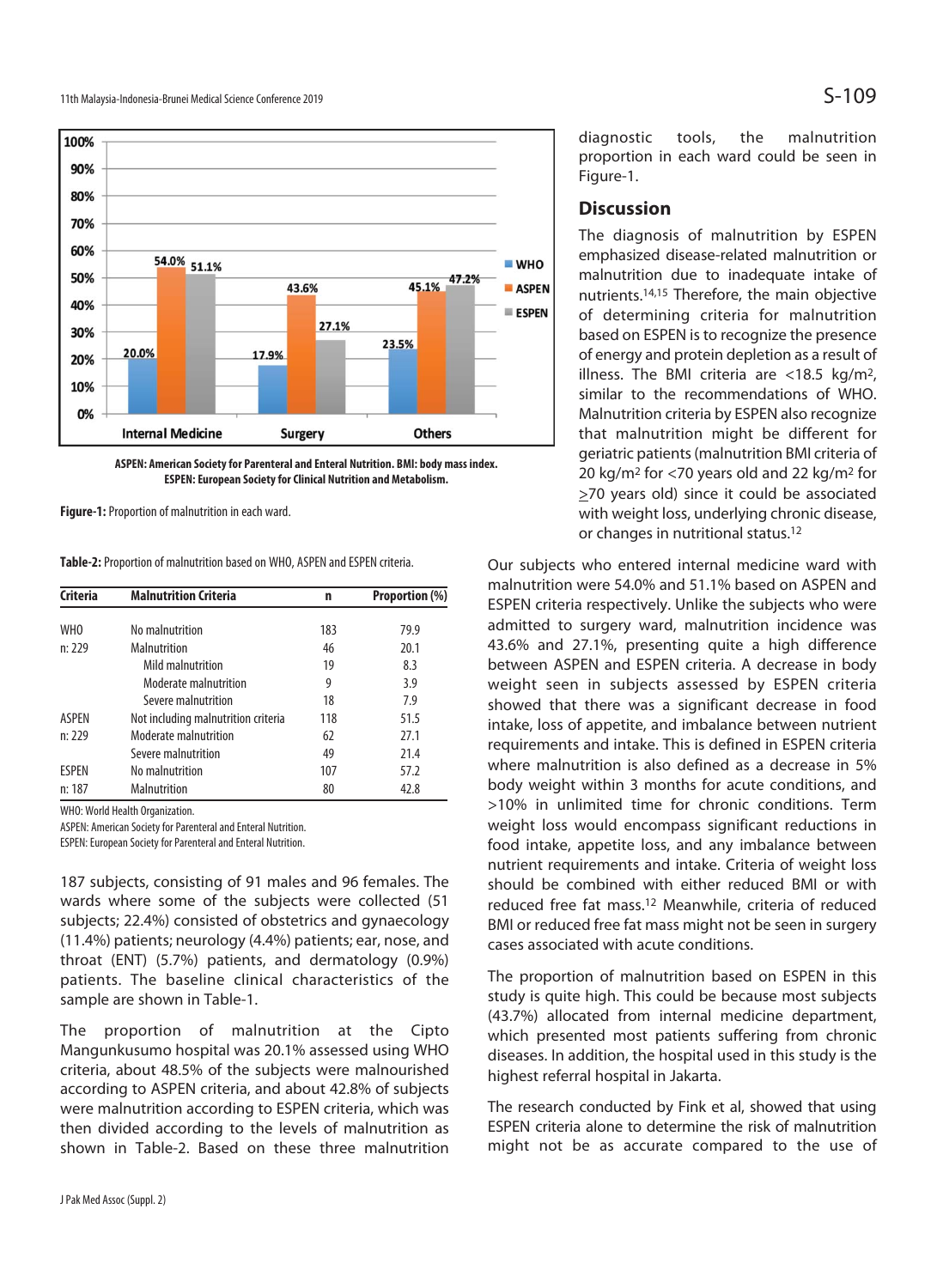combination of malnutrition criteria and other nutrition screening tools.<sup>16</sup> Malnutrition identified based on ESPEN criteria could predict the risk of infection, primarily when used together with Malnutrition Screening Tools (MST) or when used with Nutrition Risk Screening (NRS-2002), which could also predict mortality. The prevalence of malnutrition in patients assessed using ESPEN criteria alone (step 2) compared to those assessed using a combination with NRS-2002 and MST was 20.5%, 29.3%, and 37.1%, respectively. However, Fink's study did not include FFMI in assessing the risk of malnutrition because it had used secondary data. Research conducted by Guerra et al, showed that as many as 72% of subjects screened using NRS-2002 had a risk of malnutrition, then from these results, as many as 57.1% and 12.1% of subjects had malnutrition based on Patient-Generated criteria of Subjective Global Assessment (PG-SGA) and ESPEN criteria.17 This data proved that ESPEN might be effective in assessing malnutrition, but it will be more accurate when done appropriately with the use of MST or NRS-2002.

The proportion of malnutrition according to ASPEN in this study was higher compared to ESPEN proportion since ASPEN criteria consider the characteristics that reflect nutritional status or inflammatory response associated with underlying disease.<sup>14</sup> The study by Hudson et al, showed that 66.88% of subjects had malnutrition based on ASPEN criteria.18 Malnourished subjects were associated with 30-day readmissions, with Odd Ratio (OR) 2.13 and mortality with OR 1.76.18

The criteria by ASPEN considered more subjective than objective means in grading malnutrition. Rodriquez et al, showed that ASPEN criteria had high sensitivity but low specificity.14 It means that ASPEN would be more useful to identify early stages of malnutrition or nutrition-related syndromes. Early stages of malnutrition usually occur in acute conditions. Acute conditions are defined as the presence of an underlying disease, which lasts for 3 months.15 Acute diseases could cause malnutrition due to hypermetabolism and reduced intake.20 An increase in metabolism leads to depletion of fat mass and muscle mass, resulting in a decrease in body weight and, consequently, malnutrition.14

The ASPEN criteria included all of those listed in ESPEN, except for BMI. ASPEN criteria are much more practical since it only needs two criteria to make a definitive malnutrition diagnosis, yet ESPEN criteria require two stages. The first step is to identify the risk of malnutrition, and the second is to determine diagnosis of malnutrition. In ESPEN, malnutrition is associated with poorer functional capacity.

The proportion of malnutrition based on WHO is 20.1%. However, since WHO assesses malnutrition only using BMI, it would not represent the amount of fat mass (FM) and free fat mass (FFM). Therefore, BMI measurement could not determine the amount of adipose tissue in the body.21 This is crucial since adipose reserve might lead to co-morbidities such as fatty liver, insulin resistance, and malignancy.

When we combined BMI < 18.5 kg/m<sup>2</sup> and MST  $\geq$ 2, the proportion of malnutrition increased to 30.6%. Hence, malnutrition is not considered only related to BMI <18.5 kg/m2. Malnutrition parameters in ASPEN and ESPEN criteria indicated that physical and objective examination is related to malnutrition even though BMI >18.5 kg/m2. ASPEN is more suitable for use in hospitals that do not own complete facilities because most of its nutritional assessment is by anamnesis and physical assessments. ESPEN is more suitable in hospitals that own complete facilities, due to many objective nutritional assessments.

Both ASPEN and ESPEN malnutrition criteria are associated with a longer length of stay in the hospital. Patients' length of stay in the hospital could be influenced by several factors, such as diagnosis, severity of illness, and nutritional status. Pichard et al, and Pirlich et al, showed that malnutrition had a longer hospital stay than who were not.<sup>22,23</sup> Tsaousi, et al, showed that malnourished patients had a higher length of stay than those well-nourished patients (14.1 days compared to 3.7 days).24 Furthermore, Merhi et al, showed that complications were more common in those staying at the hospital for >7 days.25

This study would be the first to compare the diagnosis of malnutrition with these three tools. We used top referral hospitals with various background diseases and we used a wide age range of subjects that helped the data retrieved more applicable.

Unfortunately, this study is limited by a couple of factors. The first being a high cost for the electrodes used during assessment using ESPEN criteria. This resulted in only 187 subjects to be examined, compared to 229 subjects assessed using WHO and ASPEN criteria. Therefore, a lower amount of malnutrition assessed using ESPEN criteria might be due to lack of subjects to be compared with. The second factor is the diversity of diseases present in subjects. The wide range of diseases found during this study complicated the analysis of how certain diseases could be related to the degree of malnutrition found in general population.